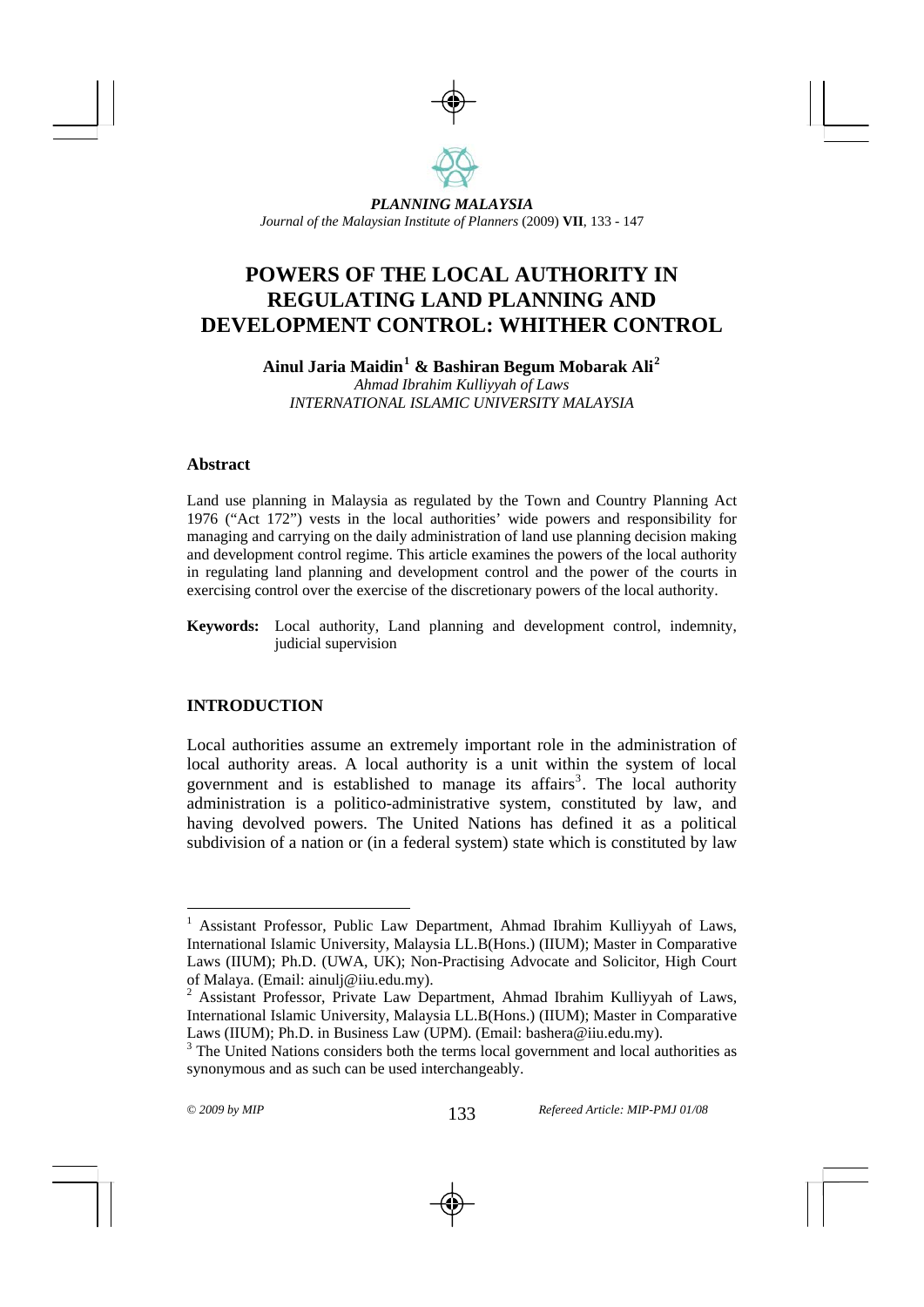and has substantial control over local affairs, including the power to impose  $\arccos^4$  $\arccos^4$ .

The local authority construct, operate, and maintain economic, social and environmental infrastructure, oversee land planning and development control processes, establish local environmental policies and regulations, and assist in implementing national and sub-national environmental policies. As the level of government closest to the people, they play a vital role in educating, mobilizing and responding to the public to promote sustainable development.<sup>[5](#page-1-1)</sup> Towards realizing this, the local authorities are vested with wide discretionary powers by the empowering legislation o as to enable it to manage the local authority area's planning and development control matters for the principal purpose of ensuring comfort for the residents. It is thus useful to examine the powers of the local authority in administering the land planning and development control regime and the extent of its discretionary powers as well as the role of the courts in supervising the exercise of the discretionary powers.

#### **INSTITUTIONAL AND ADMINISTRATIVE FRAMEWORK**

The hierarchy of administration of the local authority is the creation of the Federal Constitution Malaysia 1957 ("Federal Constitution"). The Federal Constitution delineates the mandates, responsibilities and jurisdictions of the Federal and State Governments<sup>[6](#page-1-2)</sup>. This is the essence of federalism that has been described as "the establishment of a single political system, within which, general and regional governments are assigned to coordinate authority (rights and powers) such that neither level of government is legally or politically subordinate to the other"<sup>[7](#page-1-3)</sup>.

Land is listed in the State List together with agriculture, forestry and water. Thus, this effectively places the State Authority<sup>[8](#page-1-4)</sup> as the ultimate authority

<sup>4</sup> United Nation, 1962 p. 89

<span id="page-1-0"></span><sup>&</sup>lt;sup>5</sup> Chapter 28 of Agenda 21: "Local Authorities' Activities in Support of Agenda 21"<br><sup>6</sup> See extinles 74, 95P and Schedules 0, 10 of the Eaderal Constitution of Maleysis

<span id="page-1-2"></span><span id="page-1-1"></span> $6$  See articles 74, 95B and Schedules 9-10 of the Federal Constitution of Malaysia of 1957; see also Item 2, State List, Ninth Schedule, Constitution of Malaysia.

<span id="page-1-3"></span><sup>7</sup> Watts, R.L, *New Federations: Experiments in the Commonwealth,* (Oxford, Clarendon Press, 1966) at p.13.

<span id="page-1-4"></span><sup>8</sup> State Authority, refers to the Ruler or *Yang di-Pertua Negeri* of a State and includes, in Negeri Sembilan, the *Yang di-Pertuan Besar* acting on behalf of himself and the Ruling Chiefs (see Section 3 of the Interpretation Acts 1948 and 1967). The term includes the decision making body in the highest hierarchy in a State. Refer *Sentul Murni Sdn. Bhd. v Ahmad Amiruddin Bin Kamaruddin & Ors.*[2000] 4 MLJ 503.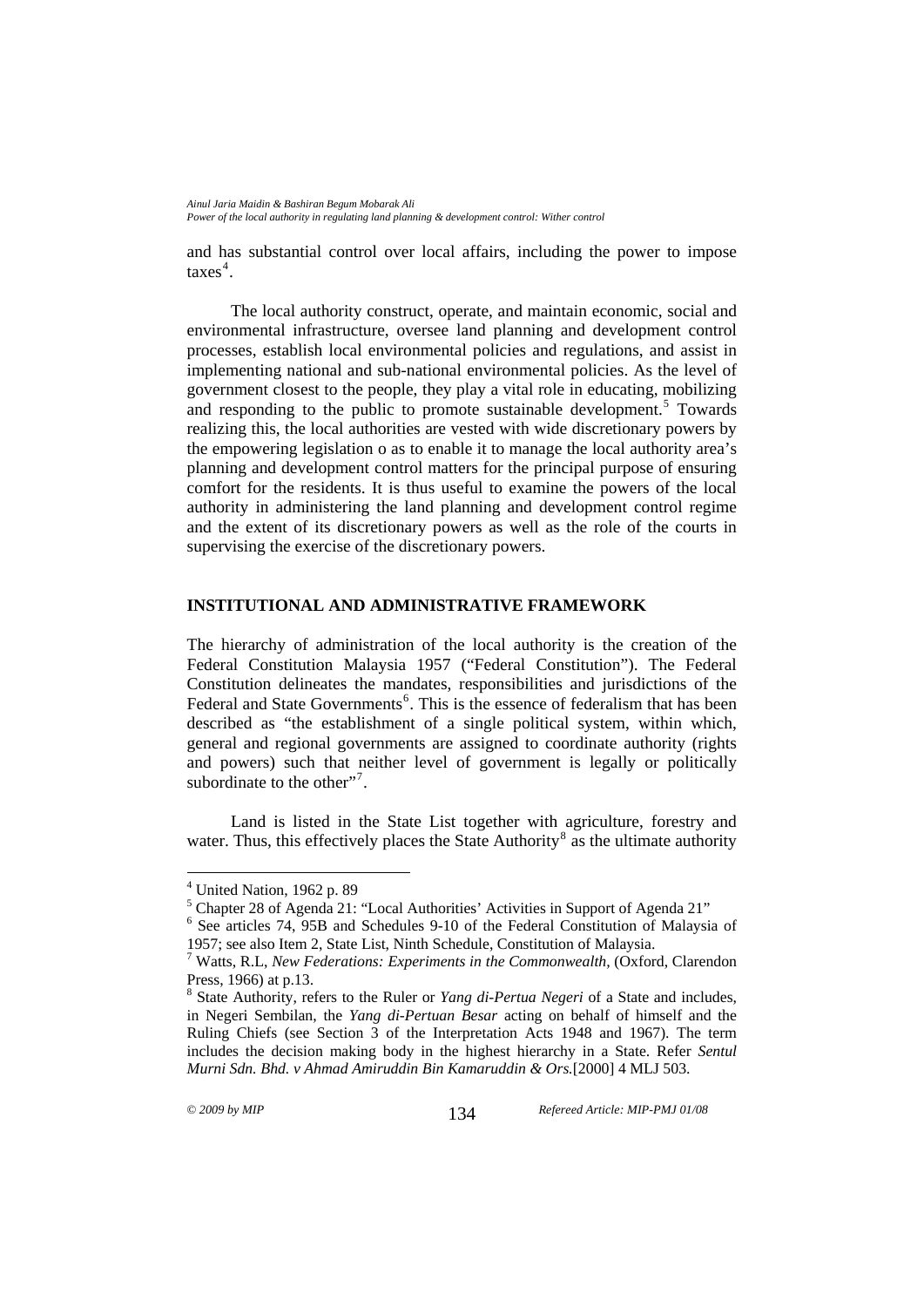*PLANNING MALAYSIA Journal of the Malaysian Institute of Planners (2009)* 

for matters related to all land dealings, including alienation, subdivision, type of land use, extraction or minerals, compulsory acquisition and reservation of land. Local government is a matter listed in the State List, thus empowering the State Authorities to organise local governments and municipal services.<sup>[9](#page-2-0)</sup> Local governments established under the Local Government Act 1976 ("Act 171") are primarily responsible for health, sanitary condition, amenities and the general well being of its residents, and administration of matters relating to land planning and development control by the powers conferred by Act 172. The administration of the planning system and development control is within the exclusive powers of the state and local governments despite of their relying heavily on the Federal government for funds and other resources.<sup>[10](#page-2-1)</sup>

The State Authorities are responsible for organising the local government and municipal services and assume the position of "central government" to the local authority. The local authority in Malaysia is the principal government agency empowered to exercise control at the local level. This gives rise to lack of uniformity in the administration of town and country planning laws in the states of Malaysia, despite Act 172 manifesting its aim of promoting uniformity in the planning law in the West Peninsular Malaysian states.<sup>[11](#page-2-2)</sup> Sensing the lack of uniformity in the implementation of the planning legislation and rules in the States, the National Physical Planning Council was established in 2002, to ensure some form of coordination in implementing and enforcing of planning laws in all the states as envisaged by the Federal government principally to promote sustainable development and also overcome regional economic  $\frac{1}{2}$  imbalances.<sup>[12](#page-2-3)</sup> However, the Council's power to control the States' or the local planning authority in regulating land use planning has yet to be tested in a court of law.

### **LEGAL REGULATORY FRAMEWORK**

The Act 171 provides various powers for local authority for regulating local authority areas for ensuring proper administration of affairs of local authority areas to ensure comfort of the residents in the area. The local authorities in

<sup>&</sup>lt;sup>9</sup> Local Government Act 1976 s 3

<span id="page-2-1"></span><span id="page-2-0"></span><sup>&</sup>lt;sup>10</sup> For a detailed discussion on the historical aspects related to organisation of the Malaysian Local Government System, can refer Taylor W.C., *Local Government in Malaya, (Alor Setar, Kedah Government Press, 1949).*<sup>11</sup> Town and Country Planning Act 1976 Preamble

<span id="page-2-3"></span><span id="page-2-2"></span><sup>&</sup>lt;sup>12</sup> The provision on the National Physical Planning Council was inserted into the Town and Country Planning Act 1976 by the Town and Country Planning (Amendment) Act 2001 (Act A1129) s 7 wef on 1<sup>st</sup> March 2002.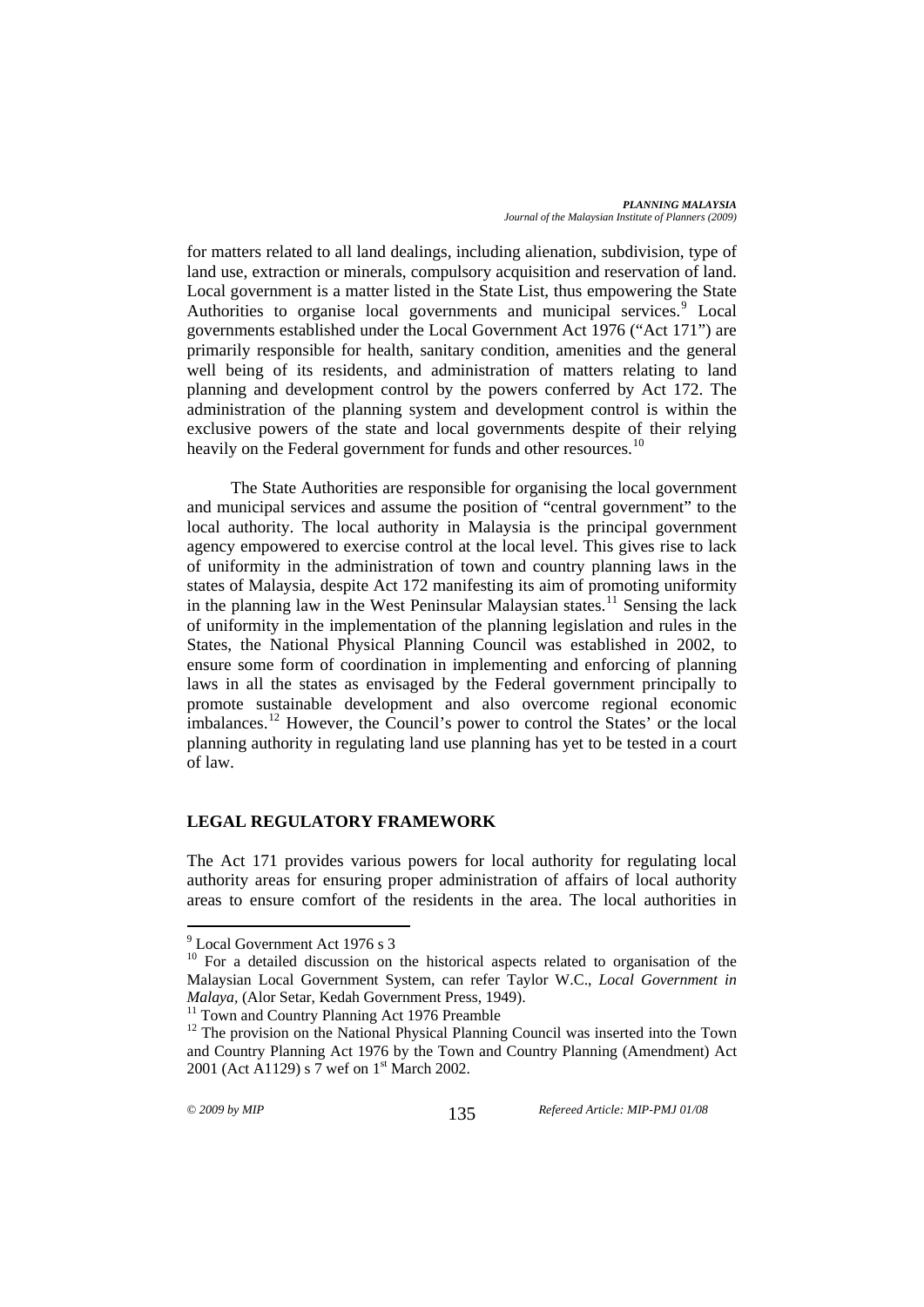Malaysia have been vested with discretionary powers by Act 171. The functions not only include mandatory functions but discretionary functions as well. The mandatory functions include all critical functions such as refuse collection, street lighting and activities pertaining to public health. Discretionary functions include all development functions such as providing amenities, recreational parks, housing and commercial activities. The provisions of the Local Government Act grant the local authorities the roles of local planning authority; licensing authority; taxation authority with power to impose certain kinds of taxes; Undertake building, housing and commercial construction (markets, hawker stalls etc.); Power to perform urban planning and management functions; Traffic management and control (manage urban public transport systems); and Power to plan and provide public utilities.

Act 171 provides local authorities in Malaysia with a very comprehensive set of functions and responsibilities. Two other major legislations are Act 172, and the Street, Drainage and Building Act (1974), help local governments to perform their functions under the Act 171. The legislation allows the local authorities to assume developmental functions in the field of urban management and play a more dynamic role in national development. According to Mohamed Afandi, the provision of the related local government laws empowers the local authorities to carry out a whole range of functions, limited only by their own ambitions and resources. $13$  The major functions of local authorities can be summarized as environmental, public, social and developmental. The functioning of local authority is based on the principle of *ultra-vires* and general competence as such it may perform those functions as specifically enumerated in the legislation, bylaws and rules. It has no general competence to undertake any activity according to affordability, it cannot undertake any activity that is beyond its powers or else it can be declared as *ultra-vires*. It is a body corporate that can sue and be sued.

Act 172 confers on the local authority the powers to control land use planning, control and conservation of all lands and buildings within their local  $\overline{a}$  authority area.<sup>[14](#page-3-1)</sup> In areas within a State, which does not come under the jurisdiction of any local authority area, the State Director will assume the role of the local planning authority. Act 172 is applicable to all the local planning authorities in the states of Peninsular Malaysia with the exception of the Federal Territory. The Federal Territory planning authority is governed by the Federal

<span id="page-3-0"></span><sup>13</sup> Mohamed Afandi, *Local Government Restructuring in Peninsular Malaysia: A Review of the Local Authority Function and Capacity, in Planning and Administration*, Volume 16 No. 2, Autumn, IULA, The Hague, 1989 at p. 125.

<span id="page-3-1"></span><sup>&</sup>lt;sup>14</sup> Town and Country Planning Act 1976 s  $\bar{5}$ .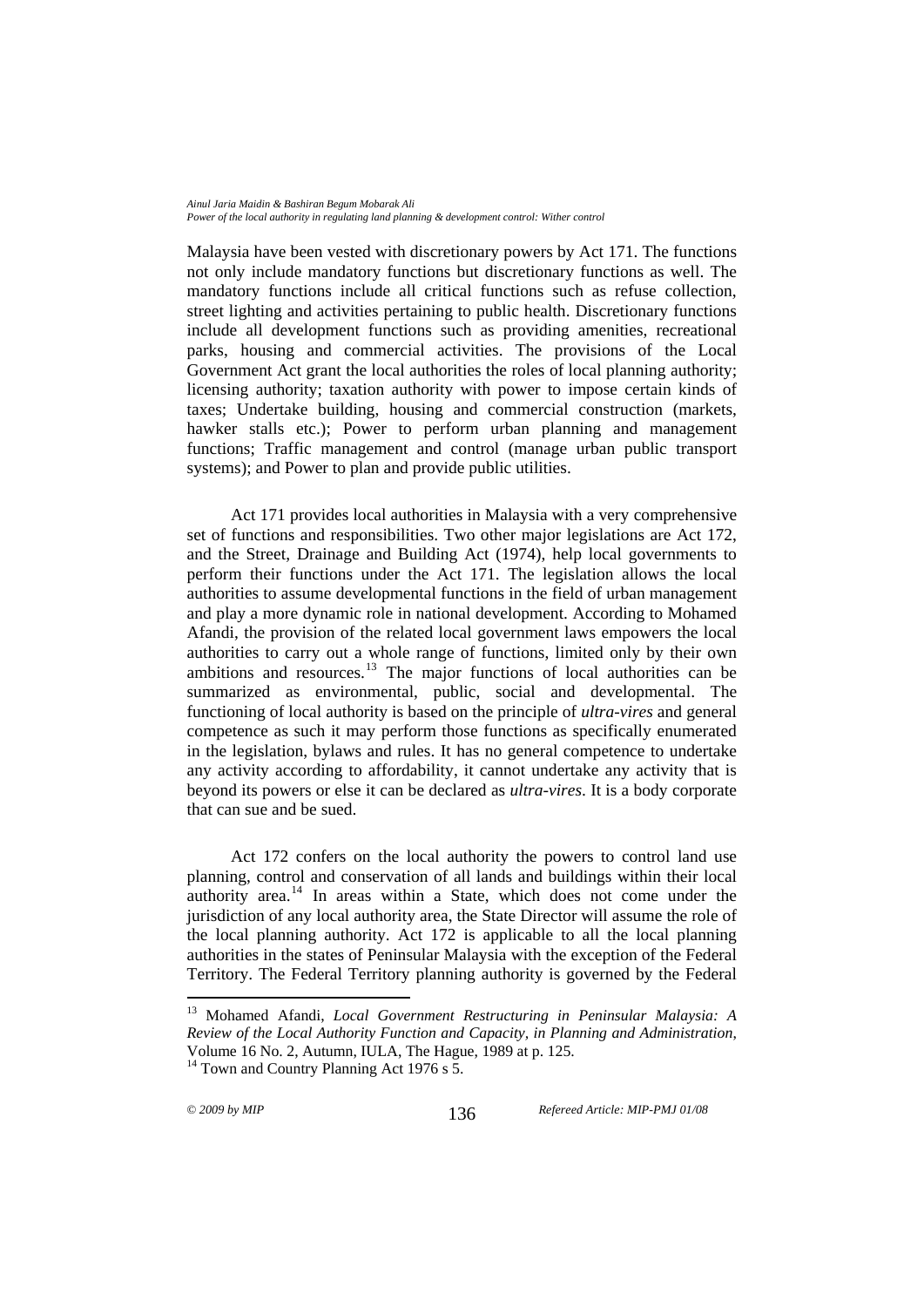Territory (Planning) Act 1982 (Act 267). The East Malaysian states of Sabah and Sarawak are regulated by other legislation and are not bound by Act 172.<sup>[15](#page-4-0)</sup>

The local authority assumes the functions of a local planning authority as conferred by section 5 of Act 172 and carries out the following functions:  $16$ 

- (a) To regulate, control, and plan the development and use of all lands and buildings within its area;
- (b) To undertake, assist in, and encourage the collection, maintenance, and publication of statistics, bulletins, and monographs, and other publications relating to town and country planning and its methodology; and
- (c) To perform such other functions as the State Authority or the Committee may from time to time assign to it.

The local planning authority can perform all other functions that are supplemental, incidental, or consequential to any of its specified functions and do all such things as may be necessary or expedient for carrying out its planning functions under Act 172.[17](#page-4-2)

### **LAND PLANNING AND DEVELOPMENT CONTROL FUNCTIONS**

The local planning authority is required to prepare a local plan for the whole of its area for purposes of guiding it in planning development in its area.[18](#page-4-3) A local plan is a written statement prepared to elaborate the policies and proposals set out in the structure plan. It comprises of written statement and diagrams setting out the detailed planning, and manner of executing and implementing the proposals set out in the structure plan of a local planning authority area. The principal aim of the local plan is to prepare a land use plan in accordance with the procedural requirements set out in of Act 172 and the Development Plans Rules taking into consideration all the national and state land use and development policies. The local plan will be a reference for the local planning authority, government departments and agencies as well as the private sector in the process of planning of land development activities. The functions of the local plan is to interpret the policies and representations from the public

<span id="page-4-0"></span><sup>&</sup>lt;sup>15</sup> Law applicable to the State of Sabah is the Town and Country Planning Ordinance 1950 of Sabah [Sabah Cap.141] and law applicable to Sarawak is the Town and Country Planning Ordinance 1952 of Sarawak [Sarawak Cap.87];

<span id="page-4-1"></span><sup>&</sup>lt;sup>16</sup> Functions as prescribed in Town and Country Planning Act 1976 s  $6(1)$ 

<span id="page-4-2"></span><sup>&</sup>lt;sup>17</sup> Town and Country Planning Act 1976 s  $6(2)$ 

<span id="page-4-3"></span> $18$  Town and Country Planning Act 1976 s 12(2)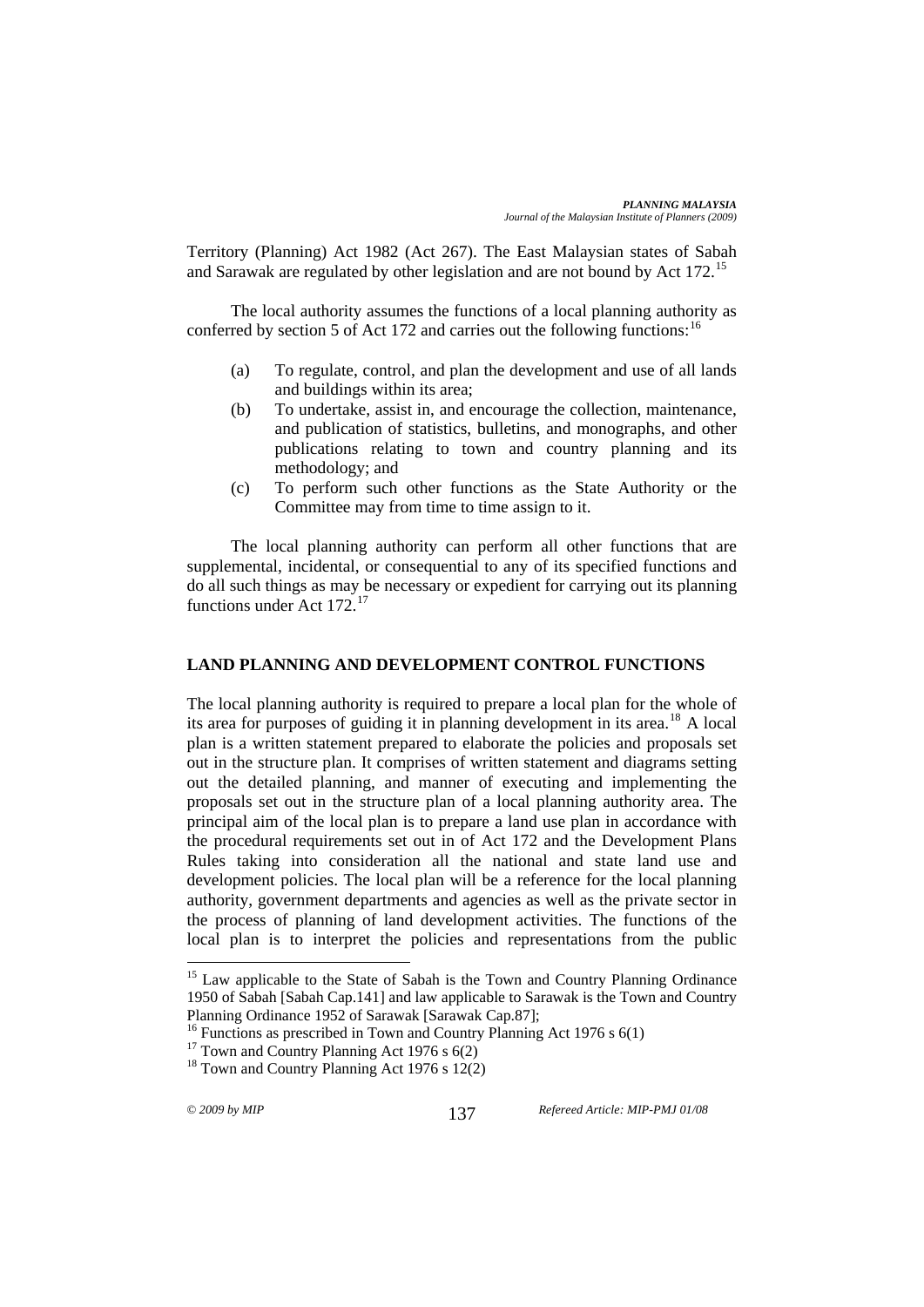incorporated in the structure plan and to implement such aspects in line with the social development, economic and use of resources in a local planning authority area. The local plan is also important in setting out the basic guidelines for the local planning authority, and to identify the aspects related to the action areas which are in need of urgent attention. A local plan in respect of a local planning authority area may be prepared by the local planning authority before the approval of a draft structure plan if they consider it worth having.

In formulating its proposals in a draft local plan, the local planning authority is required to confirm that the proposals conform generally to the structure plan for the State, irrespective as to whether the plan has come into effect, and is required to have regard of any information and other considerations that appears to it to be relevant, or prescribed, $19$  or that the Committee can in any particular case direct it to take into account.<sup>[20](#page-5-1)</sup> The local planning authority, upon being directed by the Committee as soon as practicable is required to prepare for that part a draft local plan of such nature as may be specified in the direction. $21$ 

Act 172 does not expressly provide that planning permission must be granted if the development in respect of which permission is applied for would not contravene any provision of the development plan. Planning permission could be refused even if the development in respect of which permission is applied for would not contravene any provision of the development plan. In *Chong & Co. Sdn Bhd v Majlis Perbandaran Pulau Pinang*[22](#page-5-3) it was decided that even if the development in respect of which permission was applied would not contravene any provision of the structure plan, planning permission could be validly refused on account of the provisions that the planning authority thinks are likely to be made in any development under preparation or to be prepared, or the proposals relating to those proposals. The development plan was definitely not the only matter to be taken into consideration.

It is the responsibility of the planning authority to plan and enforce laws to ensure managed and orderly growth of their local authority areas. Local authority is also entrusted to realise the government's development policies and assist in revitalising the economy of their local authority area. The planning authority exercises control over land development activities by making it

<span id="page-5-0"></span><sup>&</sup>lt;sup>19</sup> Prescribed by the Committee pursuant to the powers vested on it by the Town and Country Planning Act 1976

 $20$  Town and Country Planning Act 1976 s 12(8)

<span id="page-5-2"></span><span id="page-5-1"></span><sup>&</sup>lt;sup>21</sup> Town and Country Planning Act 1976 s 12 (6)

<span id="page-5-3"></span><sup>&</sup>lt;sup>22</sup> *Chong & Co Sdn Bhd v Majlis Perbandaran Pulau Pinang* [2000] 5 MLJ 130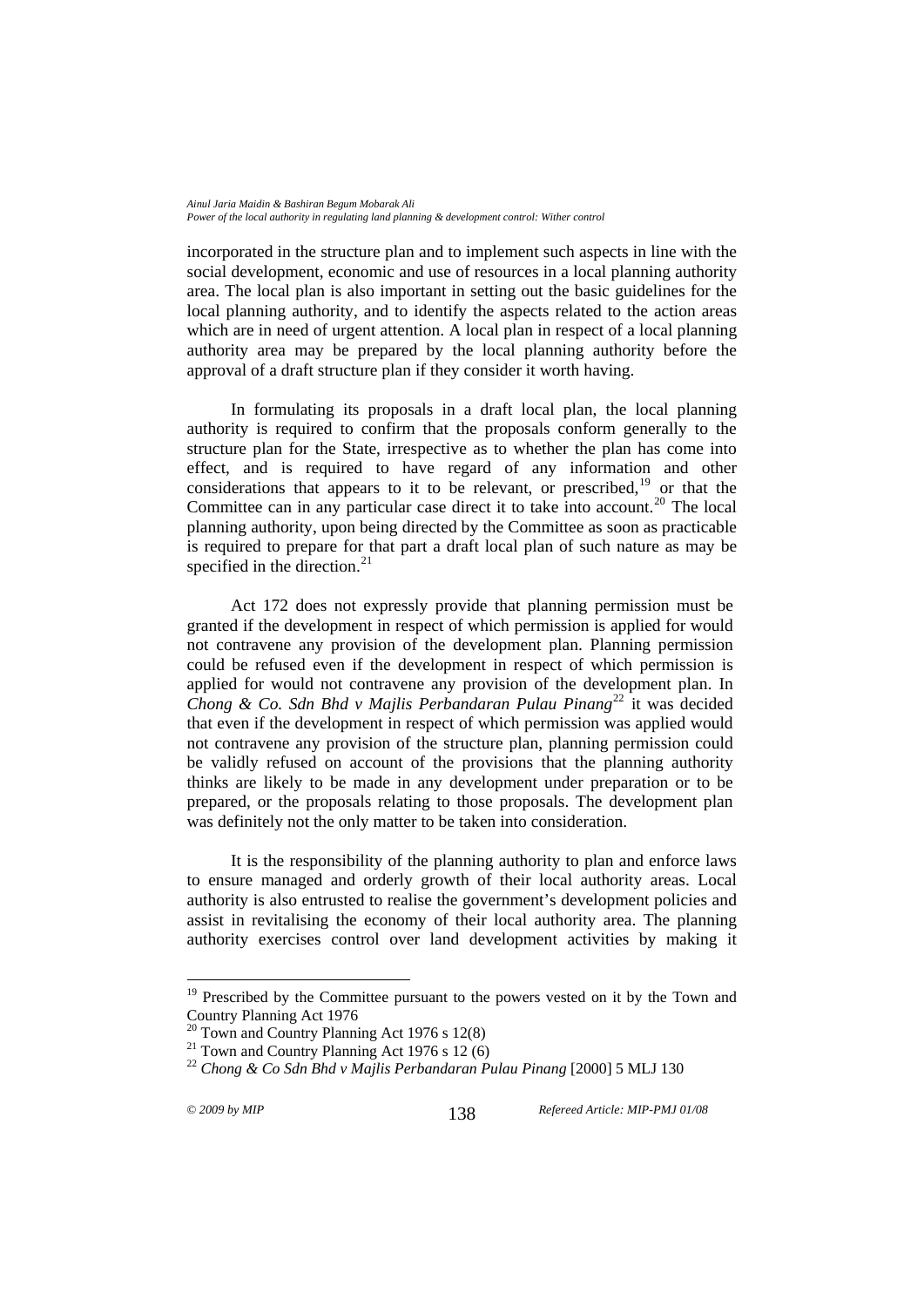compulsory to obtain planning permission prior to carrying out any land development activity.<sup>2</sup>

The planning authorities have powers to issue directions for developments involving the erection of a building.<sup>[24](#page-6-1)</sup> However, issuance of such directions cannot be deemed as approval of an application. The local planning authority reserves the right to reject any application even if an application has complied with the required directions. In *Tetuan Sri Bangunan Sdn Bhd v Majlis Perbandaran Pulau Pinang*<sup>[25](#page-6-2)</sup> the court held that directions made by the local planning authority under section 21(3) of Act 172 are not a decision made under section 22(3) of Act 172.

This powers could possibly be used to impose absurd, unjust and inequitable directions, which may leave the applicant aggrieved and without any course of appeal. Act 172 is silent as to the recourse that is available to an applicant who does not agree with the directions imposed pursuant to section 21 of Act 172. The applicant must amend the building plan to ensure they take abroad all the directions made by the local planning authority. If the applicant fails to amend and resubmit the application within the specified time, then he is deemed to have withdrawn the application.<sup>[26](#page-6-3)</sup> Appeal against the issuance of directions cannot be made to the Appeal Board established pursuant to section 36 of Act 172. Appeal can only be made against a decision made under section 22(3) of Act 172 where the local planning authority makes a decision on the application for planning permission either approve, approve subject to conditions or reject altogether the application.

The planning authority is required to consult other related government agencies and statutory bodies to obtain their views and recommendations on a proposed development.<sup>[27](#page-6-4)</sup> This is important to ensure such all development will comply with stipulations prescribed by other statutes and relevant government regulatory agencies.[28](#page-6-5)

 $^{23}$  Town and Country Planning Act 1976 S 19(1)

<span id="page-6-1"></span><span id="page-6-0"></span><sup>&</sup>lt;sup>24</sup> Town and Country Planning Act 1976 s  $21(3)$ <br><sup>25</sup> Tetuan Sri Bangunan Sdn. Bhd. v Majlis Perbandaran Pulau Pinang [2006]

<span id="page-6-3"></span><span id="page-6-2"></span><sup>&</sup>lt;sup>26</sup> Town and Country Planning Act 1976 s 22(5); See *Tetuan Sri Bangunan Sdn. Bhd. v Mailis Perbandaran Pulau Pinang* [1998] 2 AMR 1053.

<sup>&</sup>lt;sup>27</sup> Town and Country Planning Act 1976 s 22(1)

<span id="page-6-5"></span><span id="page-6-4"></span><sup>&</sup>lt;sup>28</sup> Rule 9 Town and Country Planning Act 1976 Planning Control (General) Rules 1990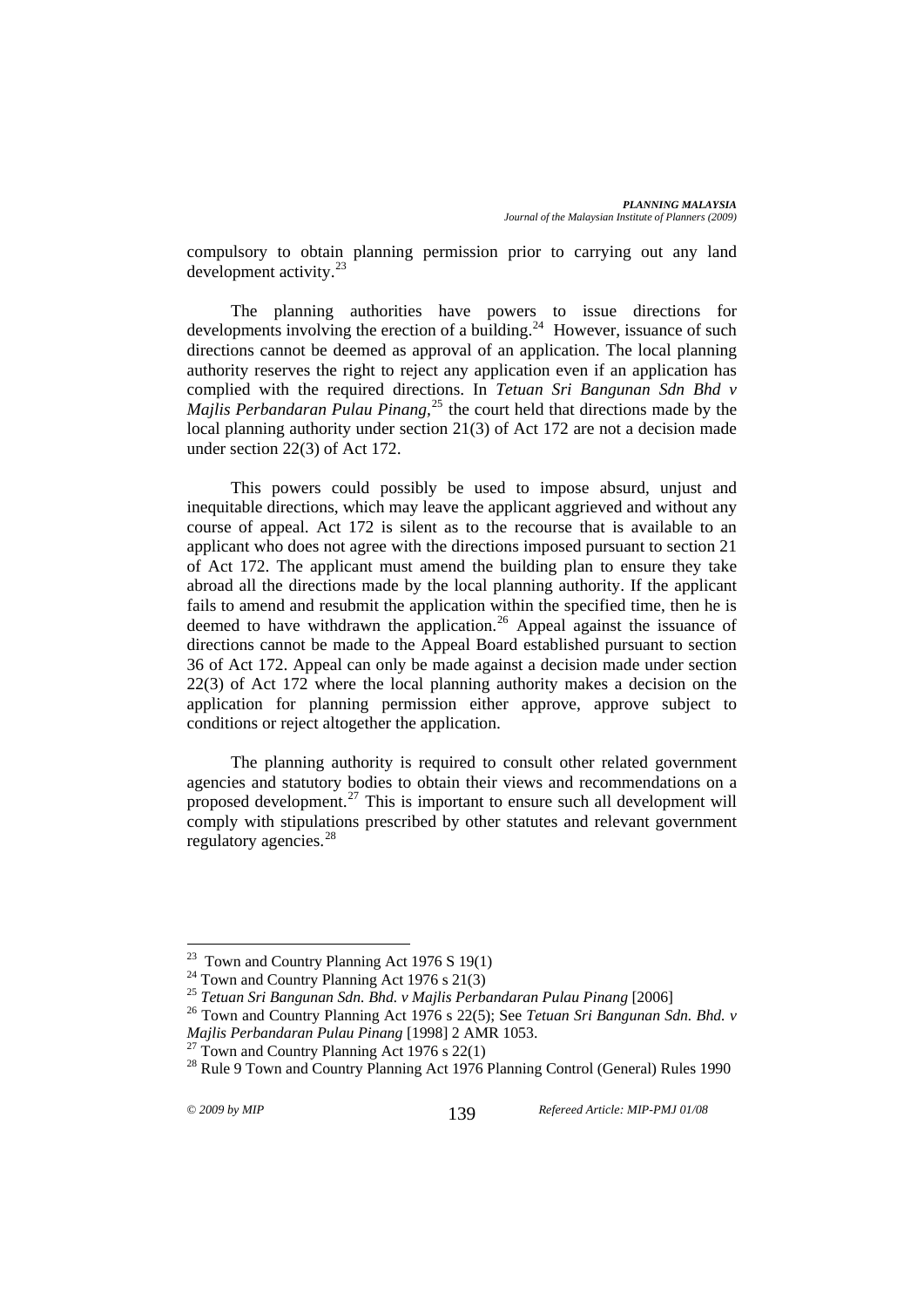In *Bencon Development Sdn. Bhd. v Majlis Perbandaran Pulau Pinang,*[29](#page-7-0) the court held that the Majlis Perbandaran Pulau Pinang as the approving authority should obtain technical advises from other relevant government departments. Act 172 has not provided the mode of consultation and the authorities to be consulted. This also gives the local planning authority the discretion on deciding the mode of consultation and consideration of the input.

The local planning authority is also required to notify applications for planning permission to provide an opportunity for the adjoining neighbour of the proposed development to make objections.<sup>[30](#page-7-1)</sup> This is an important process wherein it provides, the adjoining neighbour (landowner) with the opportunity to put forward their views on the proposed development that may pose adverse impact to their property or person. However, such right to participate is only available if there is no local plan for the area involved.<sup>[31](#page-7-2)</sup> It is suggested that it would be useful for ensuring proper planning practice if adjoining neighbour can be permitted to participate in the decision making process irrespective if there is a local plan in existence or not.

### **PROTECTION AND INDEMNITY IN PERFORMANCE OF FUNCTIONS**

Local authority and its agents are deemed to be public servants. Every member and agent of the local planning authority, every authorized person, and every assistant or workman accompanying or assisting an authorized person in the performance of his functions under Act 172 will be deemed to be public servants for the purposes of the Penal Code.<sup>[32](#page-7-3)</sup> The Public Authorities Protection Act 1948 (Act 198) is applicable to any action, suit, prosecution, or proceeding against the local planning authority, every member and agent, every member of the Appeal Board, every authorized person, and every assistant or workman accompanying or assisting an authorized person in the performance of his functions under Act 172, in respect of any act, neglect, or default done or committed by the authority, member, person, assistant, or workman in his

<span id="page-7-0"></span><sup>&</sup>lt;sup>29</sup> Bencon Development Sdn. Bhd. v Majlis Perbandaran Pulau Pinang [1999] 2 MLJ<br>385: See also Chong & Co v Majlis Perbandaran Pulau Pinang [2000] 5 MLJ 130

<span id="page-7-1"></span><sup>&</sup>lt;sup>30</sup> Town and Country Planning Act 1976 s 21(6): Refer also case of *Ah San @ Goh Ah Soon v Majlis Bandaraya Ipoh & Ors* [2000] 1 MLJ 615<br><sup>31</sup> In *Leila Dulcie Allana Labrooy & 9 Ors. v Majlis Bandaraya Ipoh & Anor* [1995] 4

<span id="page-7-2"></span>CLJ 727.

<span id="page-7-3"></span><sup>&</sup>lt;sup>32</sup> Town and Country Planning Act 1976 s 53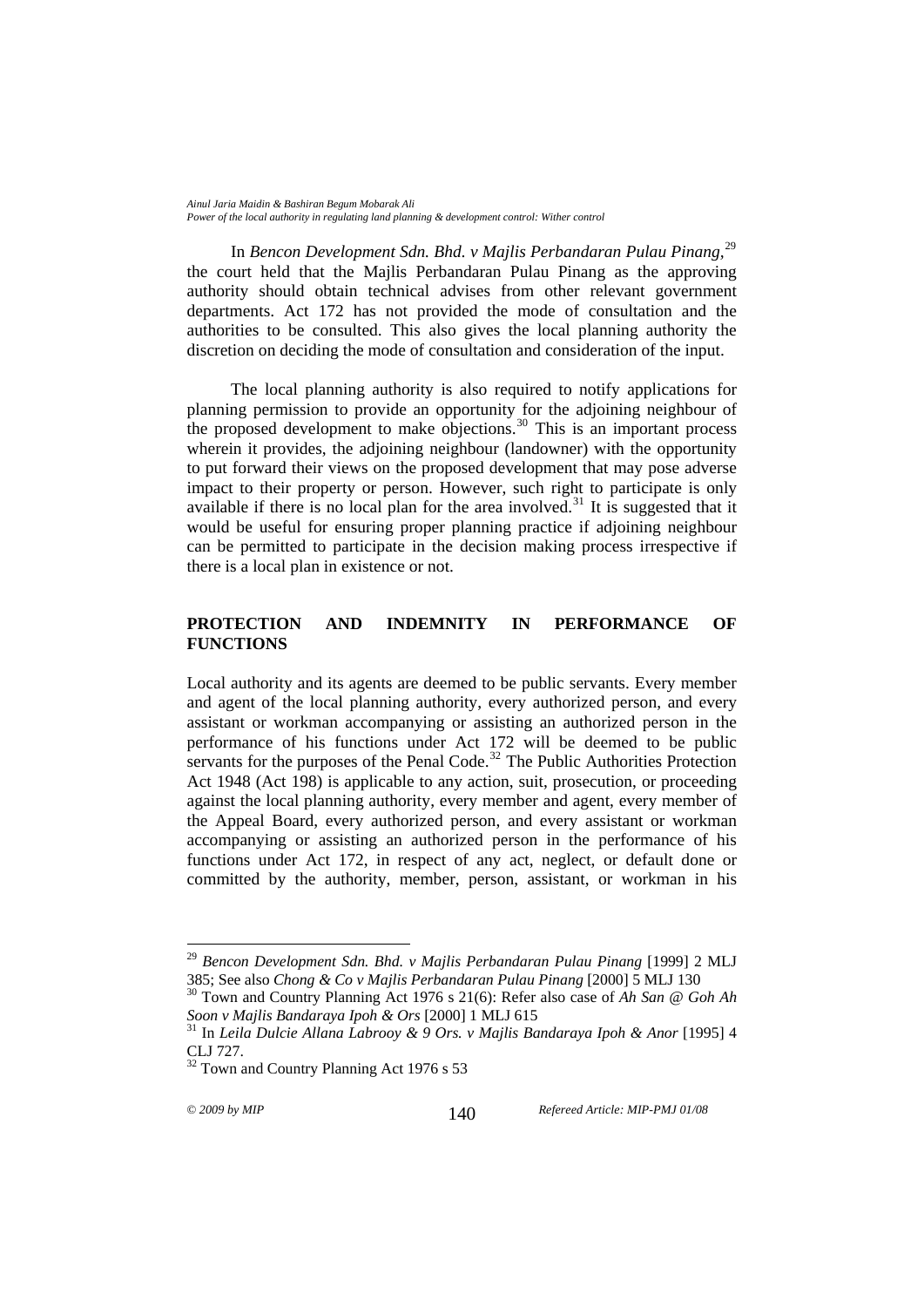capacity as such.<sup>[33](#page-8-0)</sup> Section 54 of Act 172, provides protection for the officers who, in administering the planning functions as provided in Act 172, carry out their duties in good faith in accordance with their statutory powers. The court interpreted the term local authority to exclude the government of Malaysia, where it said that local authorities and Government of Malaysia are distinct bodies<sup>[34](#page-8-1)</sup>

No matter or thing done and no contract entered into by any State Authority and no matter or thing done by any officer employed in the administration of the the planning functions,<sup>2</sup> or other persons acting under the direction of the State Authority will if the matter or thing was done or the contract was entered into in good faith (*bona fide*) for the purpose of executing the functions entrusted by law, subject them or any of them personally to any action, liability, claim or demand whatsoever<sup>3</sup>.

The State Authority, local authority<sup>4</sup> and any public officer or officer or employee of the local authority may not be subject to any action, claim, liabilities or demand whatsoever arising out of any building<sup>5</sup> or other works carried out in accordance with the provisions of the Act or any by- laws $<sup>6</sup>$  made</sup> under it or by reason of the fact that such building works or the plans thereof are subject to inspection and approval by the State Authority, local authority or such public officer or officer or employee of the State Authority or the local authority and nothing in the Act or any by- laws made under it may make it obligatory for the State Authority or the local authority to inspect any building, building to ascertain that the provisions of the Act or by-laws are complied with or that plans, certificates and notices<sup>7</sup> submitted to him are accurate<sup>8</sup>. Any expenses incurred the State Authority, officer or other person acting in  $\alpha$  accordance with the above provisions will be borne by the local authority<sup>9</sup>.

The court in *Steven Phoa Cheng Loon & Ors v Highland Properties Sdn Bhd & Ors.*<sup>[35](#page-8-2)</sup> when asked to decided on the liability of the officer of the local authority held that by the provisions of sections  $5, 6(1), 6(4)$ , and 18 of the Government Proceedings Act, the particular officer or officers in the Government who committed the tortuous wrong must be identified otherwise the claim against government will fail. Section 5 of the Government

<span id="page-8-0"></span><sup>33</sup> Town and Country Planning Act 1976 s 54; Refer *Baltim Timber Sdn Bhd v Director of Forests & Ors* [1996] 4 MLJ 103 for related discussion on the protection of public authorities in performing their official functions.

<span id="page-8-1"></span><sup>34</sup> see Lee Hun Hoe CJ in *Government of Malaysia & Anor v Akasah Bin Ahad* [1986] 1 MLJ 396 at p.399.

<span id="page-8-2"></span><sup>&</sup>lt;sup>35</sup> Steven Phoa Cheng Loon & Ors v Highland Properties Sdn Bhd & Ors [2000] 4 MLJ 200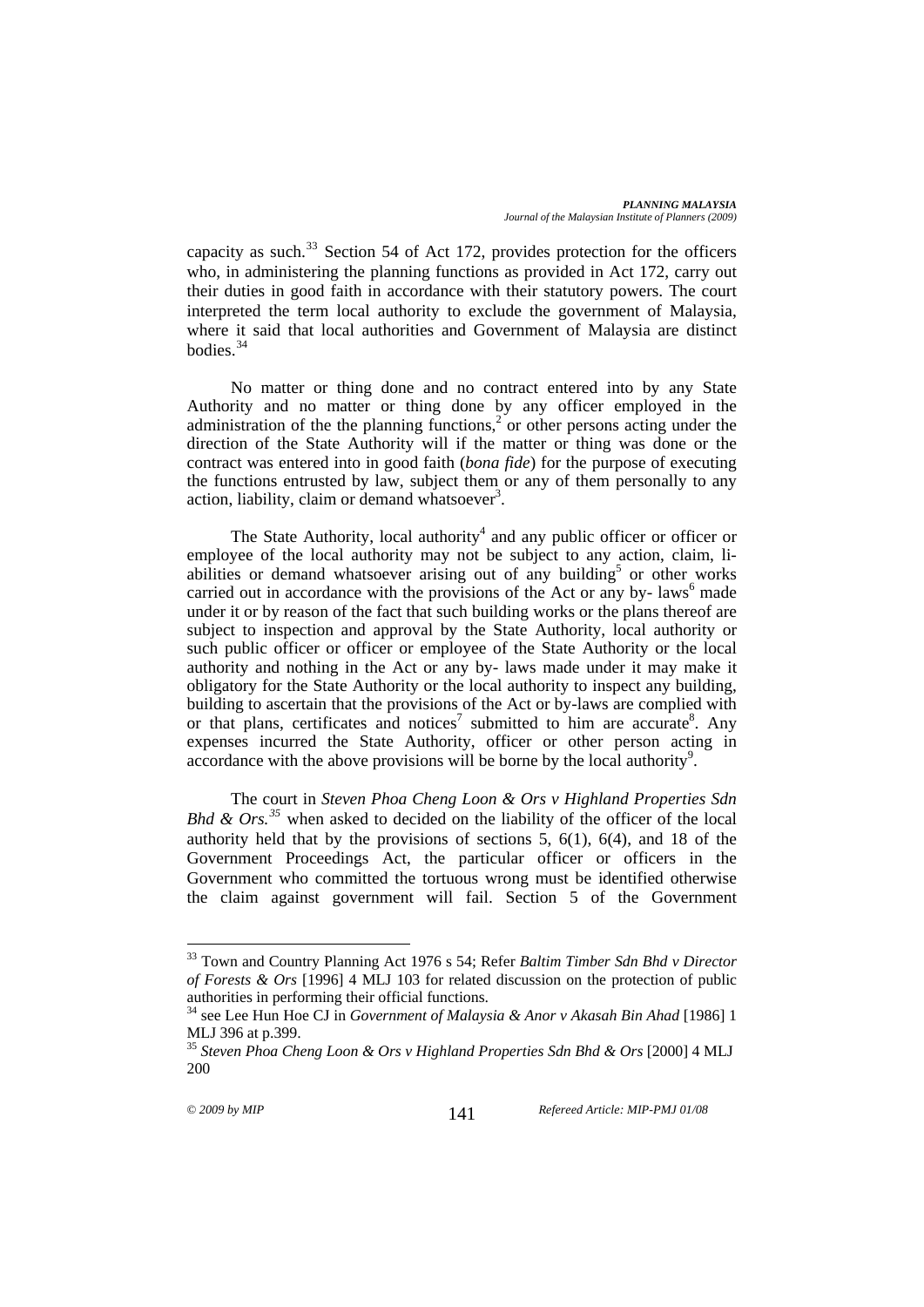Proceedings Act  $1956^{36}$  $1956^{36}$  $1956^{36}$  provides that, subject to the Act, the Government shall be liable for *any wrongful act done or any neglect or default committed by any public officer* in the same manner and to the same extent as that in which a principal, being a private person, is liable for any wrongful act done, or any neglect or default committed by his agent, and for the purposes of this section and without prejudice to the generality thereof, any public officer acting or purporting in good faith to be acting in pursuance of a duty imposed by law shall be deemed to be the agent of and to be acting under the instructions of section 6(1) of the Government Proceedings Act 1956 that provides that no proceeding can be brought against the Government by virtue of section 5 in respect of *any act, neglect or default of any public officer*, unless proceedings for damages in respect of such act, neglect or default would have *lain against such officer personally*. The Court decided that the local authority is protected by virtue of the provision of section 95(2) of the Street, Drainage and Building Act 1974.

The local authorities are also protected by sections 123-126 of the Local Government Act 1976. In *Dr Abdul Hamid Abdul Rashid & Anor v Jurusan Malaysia Consultants,[37](#page-9-1)* the Court supporting the concept of economical loss is recoverable said that, "If there is any fear that this approach may encumber the local authorities to pay out substantial claims due to their negligence in granting approvals or inspecting building works, there is section 95 of the Street, Drainage and Building Act 1974 which prohibits such authorities to be sued.

## **JUDICIAL AUTHORITY OVER LOCAL PLANNING AUTHORITY**

The statute confers wide discretionary powers to the planning authorities. Judicial control and central government policy is available in Malaysia to ensure some form of control over the decisions. However, judicial control of the discretionary powers to impose planning conditions in Malaysia is relatively undeveloped. Thus, reference is often made to the English courts, which have developed legal tests for the validity of planning conditions over the years. Malaysian courts have accepted the reasonableness test pronounced by Lord Greene MR in *Associated Provincial Picture Houses Limited v Wednesbury* 

<sup>&</sup>lt;sup>36</sup> Government Proceedings Act 1956 s 5

<span id="page-9-1"></span><span id="page-9-0"></span><sup>37</sup> *Dr Abdul Hamid Abdul Rashid & Anor v Jurusan Malaysia Consultants* [1997] 3 MLJ 546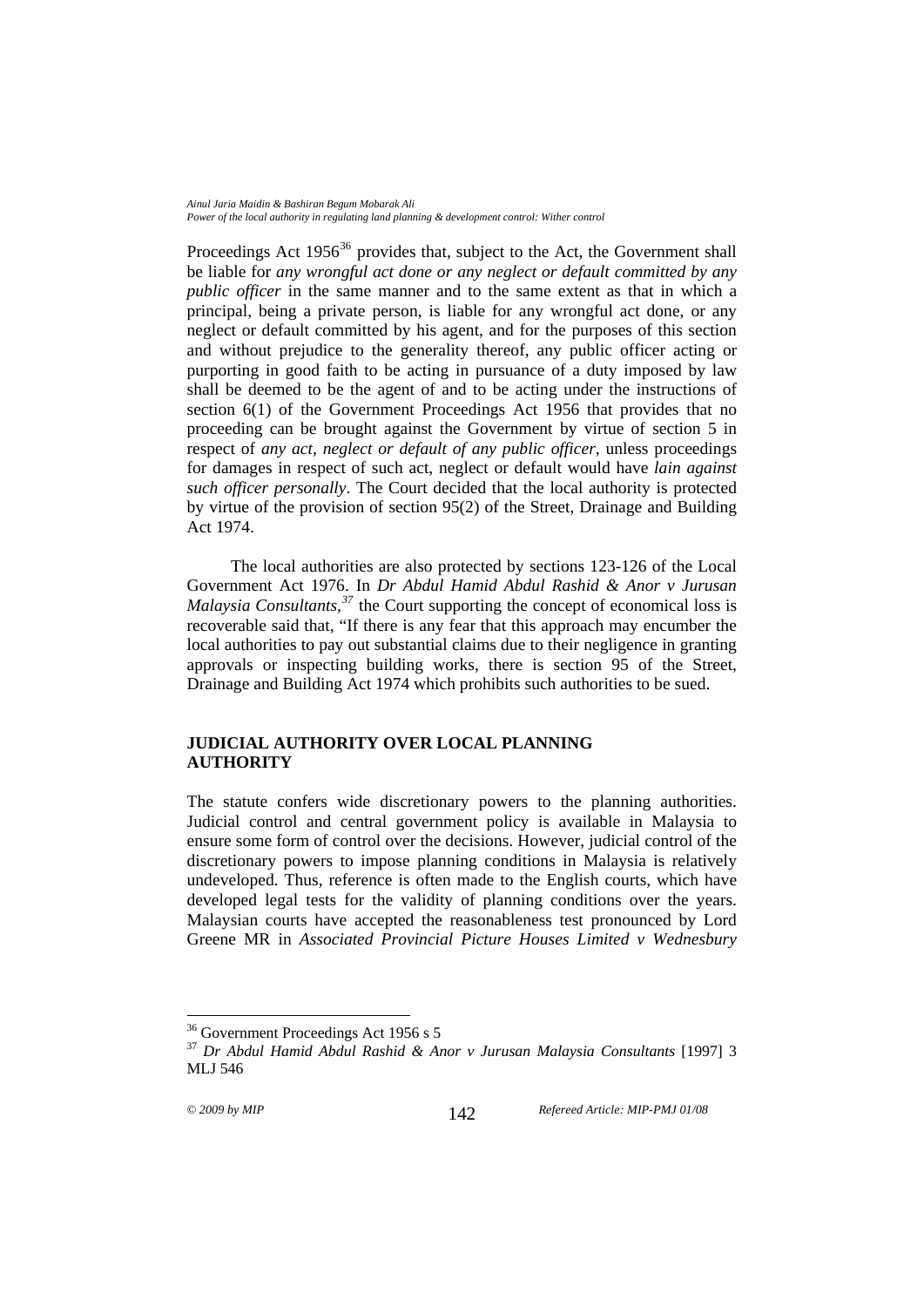*Corporation*[38](#page-10-0) ('*Wednesbury case'*) where his Lordship said that what needs to be determined is as to whether the local planning authority in imposing a condition had acted reasonably.

The local planning authority has power "to impose such conditions<sup>[39](#page-10-1)</sup> as it thinks fit to impose" on a grant of planning permission. The conditions are stipulated in section 21(3) of Act 172. In *Dr Benjamin George & Ors v Majlis Perbandaran Ampang Jaya & Ors*, [40](#page-10-2) it was held that the conditions that can be imposed on an application for planning permission by the local planning authority are pursuant to provisions of section 21(3) of Act 172. The conditions that may be imposed by the local planning authority can also be based on the matters related to the development proposal report and the layout plans.<sup>[41](#page-10-3)</sup> In *Chong & Co. Sdn. Bhd. v Majlis Perbandaran Pulau Pinang,*[42](#page-10-4) the court affirmed the rights of the local planning authority to impose such conditions as it "thinks fit."

The directions imposed by the local planning authority pursuant to the provisions of section 21(3) of Act 172 cannot be made subject to an appeal to any other authorities since right to appeal is only in respect of the decision made pursuant to section 22(3) of Act 172. The provisions of s 23(2) of Act 172 cannot be circumvented by directions under s 21 or by indecision. A local planning authority must decide on an application for planning permission. It is the intention of Act 172 that there is a speedy disposal of applications for planning permission and a right of appeal to aggrieved applicants. The application of the words in Act 172 must produce that result and that result would be produced only by construing the word 'decision' not only in the literal sense (grant or refusal of planning permission) but also in the wider sense (no decision on the application), so that a local planning authority could not refuse to decide on an application, and also so that an applicant who would be aggrieved by no decision could appeal to the Appeal Board. The Planning Appeal Board is also not empowered to entertain appeals against the decision of the local planning authority to give directions pursuant to the provisions of section 21(3) of Act 172.

<span id="page-10-0"></span><sup>38</sup> *Associated Provincial Picture Houses Limited v Wednesbury Corporation* [1948] 1 KB 223.

<span id="page-10-1"></span><sup>&</sup>lt;sup>39</sup> "Subject to such conditions", see Town and Country Planning Act 1976 s 22(5) as to the conditional grant of planning permission.

<span id="page-10-2"></span><sup>40</sup> *Dr Benjamin George & Ors. v Majlis Perbandaran Ampang Jaya & Ors.* [1995] 3 MLJ 665.

<span id="page-10-3"></span><sup>&</sup>lt;sup>41</sup> Town and Country Planning Act 1976 s 21B on preparation of layout plans and s 21A on development proposal report and matters to be included in such plans.

<span id="page-10-4"></span><sup>42</sup> *Chong & Co. Sdn. Bhd. v Majlis Perbandaran Pulau Pinang* [2000] 5 MLJ 130.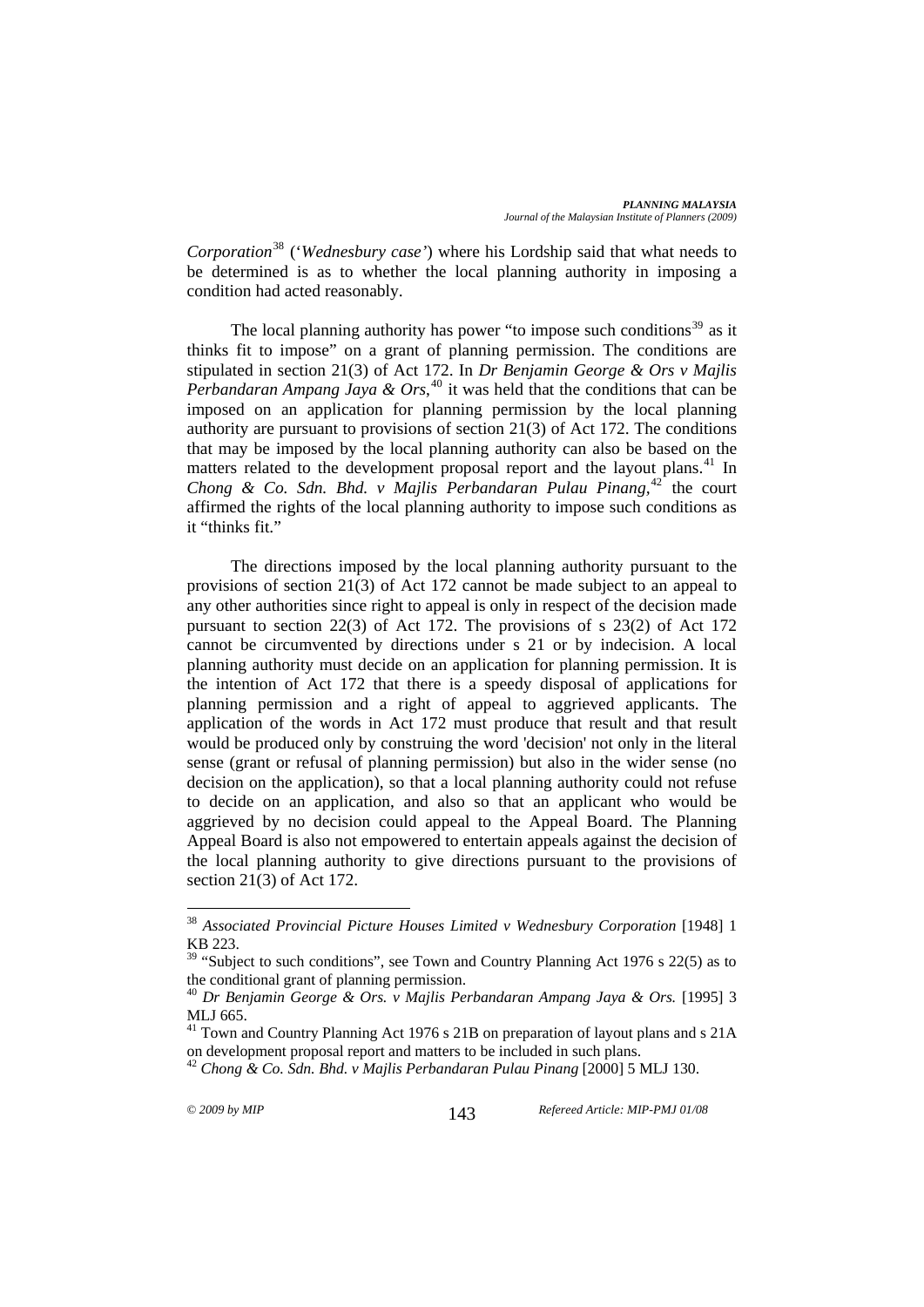The statutory guidance appears to be rather limited, thus conferring wide powers to the planning authorities. Judicial control and central government policy is available in Malaysia to ensure some form of control over the decisions. However, judicial control of the discretionary powers to impose planning conditions in Malaysia is relatively undeveloped. Thus, reference is often made to the English courts, which have developed legal tests for the validity of planning conditions over the years. Malaysian courts have accepted the reasonableness test pronounced by Lord Greene MR in the *Wednesbury case* [43](#page-11-0) where his Lordship said that what needs to be determined is as to whether the local planning authority in imposing a condition had acted reasonably.

Suffian L.P. in *Pengarah Tanah dan Galian Wilayah Persekutuan v Sri Lempah Enterprise Sdn. Bhd.*[44](#page-11-1) (*"Sri Lempah case"*) was approached to decide as to whether the condition imposed on the landowner by the planning authority is valid. The court expounded the following principles could be followed in determining the validity of planning conditions:  $45$ 

- a. the approving authority does not have an uncontrolled discretion to impose whatever conditions it likes;
- b. the conditions to be valid, must fairly and reasonably relate to the permitted development;
- c. the approving authority must act reasonably and planning conditions must be reasonable;
- d. the approving authority is not at liberty to use its power for an ulterior object, however desirable that object may seem to be in the public interest.

Therefore, in exercising its discretion in approving an application for planning permission, the planning authorities is required to have regard to all relevant considerations, disregard all improper considerations and produce a result, which does not offend against common sense as decided by Lord Greene in *Associated Provincial Picture Houses Ltd v Wednesbury Corporation.*[46](#page-11-3)

<span id="page-11-0"></span><sup>43</sup> *Associated Provincial Picture Houses Limited v Wednesbury Corporation* [1948] 1 KB 223.

<span id="page-11-1"></span><sup>44</sup> *Pengarah Tanah dan Galian Wilayah Persekutuan v Sri Lempah Enterprise Sdn. Bhd.*[1979] 1 MLJ 135.<br><sup>45</sup> Followed *Fawcett Properties v Buckingham County Council* (1950) Ch 543 (CA) and

<span id="page-11-2"></span><sup>(1961)</sup> AC 636 (HL).

<span id="page-11-3"></span><sup>46</sup> *Associated Provincial Picture Houses Ltd v Wednesbury Corporation*[1948]1 KB 223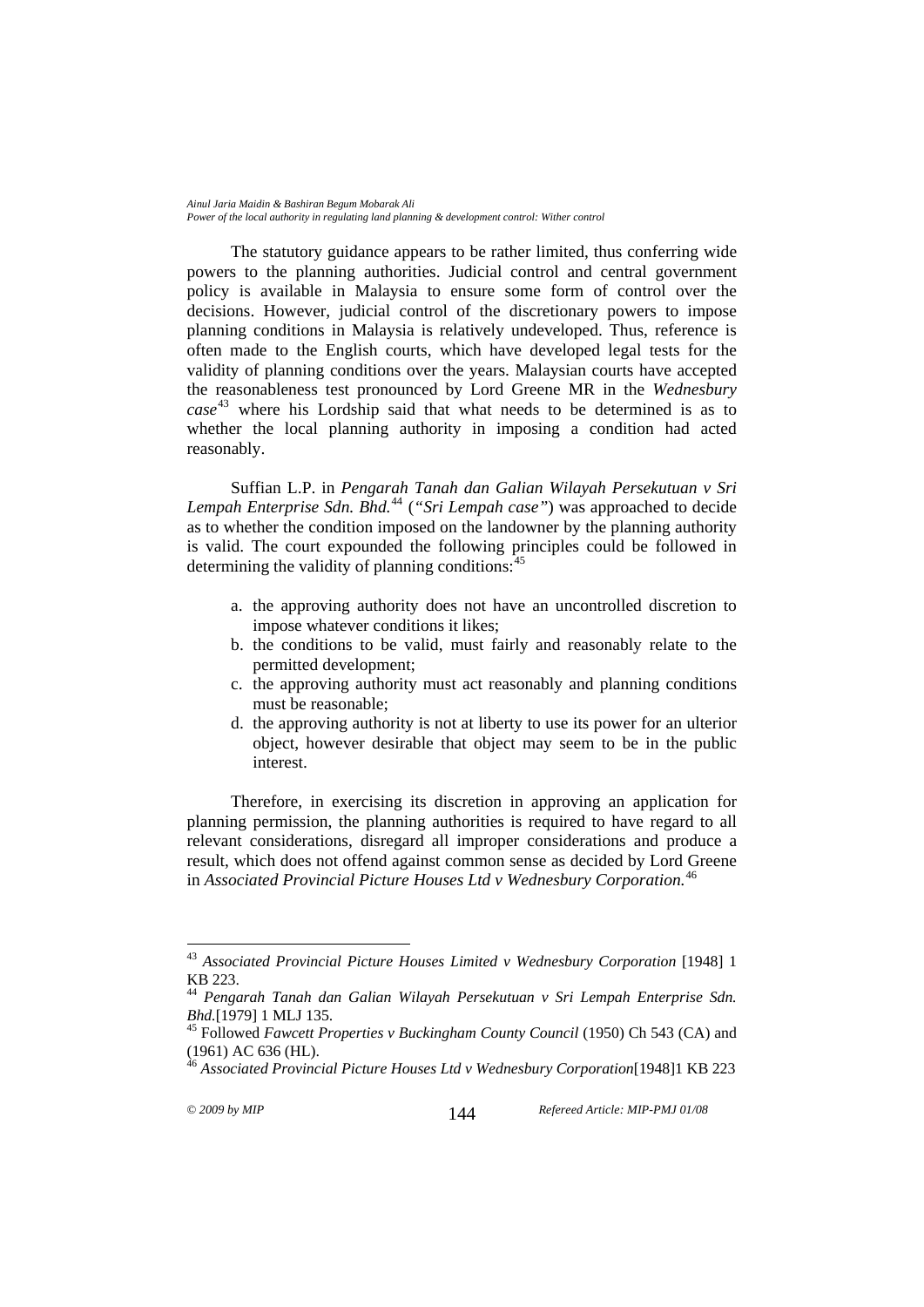In *Majlis Perbandaran Pulau Pinang v Syarikat Bekerjasama-sama Serbaguna Sungai Gelugor dengan Tanggungan,*[47](#page-12-0) (*"Syarikat Bekerjasama"*) the Federal Court had to decide whether it was permissible for a planning authority to impose a planning condition relating to affordable housing accommodation and used the following tests:

- a. they must be imposed for a planning purpose and not for an ulterior motive;
- b. they must fairly and reasonably relate to the development permitted; and
- c. they must not be perverse ("so unreasonable that no reasonable authority could have imposed them").

On the first point, the court determined whether affordable housing was a permissible planning purpose. After considering the Structure Plan policies containing stipulations as to affordable housing and section 8(4) of Act 172 as to the relevancy of current policies in formulating the Structure Plan, the court held that the appellant has the power to impose a planning condition to give effect to affordable housing.<sup>[48](#page-12-1)</sup> The court decided on the second point that the imposition of the condition was not *ultra vires* the powers of the planning authority.

In *Rethina Development Sdn. Bhd. v Majlis Perbandaran Seberang Perai, Butterworth,[49](#page-12-2)* Rethina Development (plaintiff) applied for and obtained planning permission to build flats and shophouses in a housing scheme. In the layout plan approved by the Council, it required the developer to carry out landscaping and tree planting. The developer agreed to the requirement and to pay monetary contribution to the Council at the fixed rate. The issue before the court was whether the Council was empowered to impose monetary contributions in lieu of complying with an agreed planning condition. The court in deciding in favour of the developer granted the orders. The court held that any direction to a developer for carrying out landscaping and planting of trees in a housing scheme does not come within the meaning of 'any other matter' in section 21(3) of Act 172 which the local planning authority considers necessary for the purposes of planning. The local planning authority is not empowered in law to demand for payment of monetary contribution for landscaping and tree

<span id="page-12-0"></span><sup>47</sup> *Majlis Perbandaran Pulau Pinang v Syarikat Bekerjasama-sama Serbaguna Sungai Gelugor dengan Tanggungan* [1999] 3 MLJ 1 48 *Ibid* at p.54.

<span id="page-12-2"></span><span id="page-12-1"></span><sup>49</sup> *Rethina Development Sdn. Bhd. v Majlis Perbandaran Seberang Perai, Butterworth*  [1990] 2 MLJ 111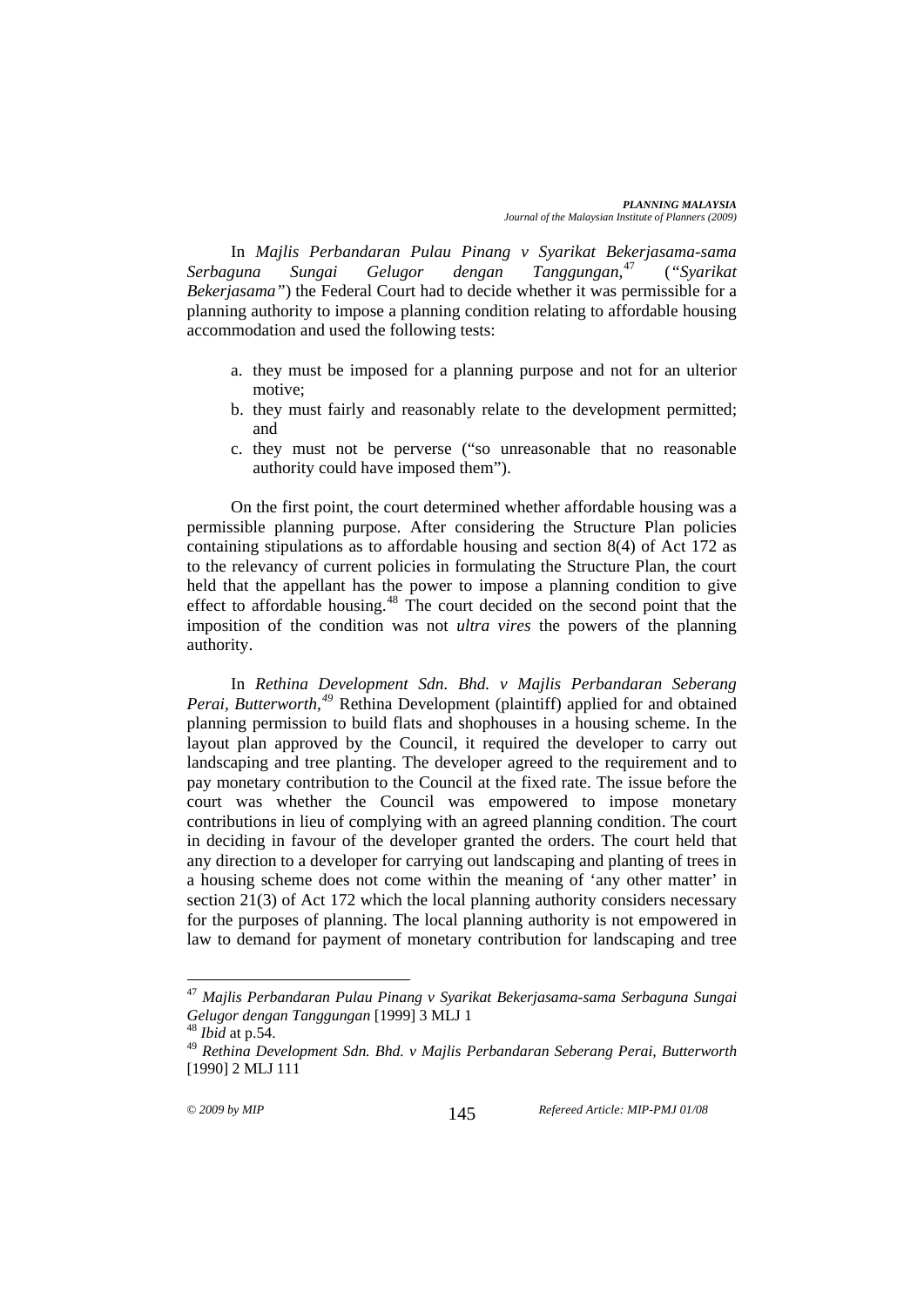planting in lieu of the requirement imposed on the developer. In the circumstances the Council was ordered to refund all the monies collected from the developer.

The authorities are not at liberty to use their powers for an ulterior object; however, desirable that object may seem to them to be in the public interest. If they mistake or misuse their powers, even in good faith*,* the Court can interfere by declaration and injunction. Thus, the powers of the local planning authorities to impose planning conditions are not uncontrolled. The Malaysian courts, however, often refrain from reviewing the decision of the planning authorities because such decisions involve policy consideration and 'the courts do not possess knowledge of the policy considerations which underlie such decisions'.<sup>[50](#page-13-0)</sup> In *Sri Lempah* case,<sup>[51](#page-13-1)</sup> it was held that the court is not an appellate authority that has more powers than the approving authority but merely a judicial authority is authorized to examine as to whether the approving authority has acted outside the statutory powers. Further, no court should pretend that it knows more or better about town planning than town planners themselves. Courts are concerned with law, not planning.

### **CONCLUSION**

The law enacted to regulate affairs of local authority vests wide discretionary powers on the local authorities in the course of exercising its functions related to administration, planning and development control in local authority areas. These powers are necessary to help them execute the vast responsibilities entrusted upon them. The power to indemnify local authorities against losses arising from negligence is a necessary evil. However, this power must not be left unchecked since it can lead to abuse of discretion. The courts very often refrain from controlling the powers of the local planning authorities. Analysis of case law amplifies the fact that the discretionary powers are not absolutely free from judicial check and control. Similar to any other administrative or government agent, the local authority must use their powers judiciously and within the limits of the powers prescribed by law to prevent the court from questioning their decisions.

<span id="page-13-0"></span><sup>50</sup> *Datuk Bandar Kuala Lumpur v Zain Azahari bin Zainal Abidin* [1997] 2 MLJ 17. 51 *Pengarah Tanah dan Galian Wilayah Persekutuan v Sri Lempah Enterprise Sdn.Bhd.* 

<span id="page-13-1"></span><sup>[1979] 1</sup> MLJ 135 (FC).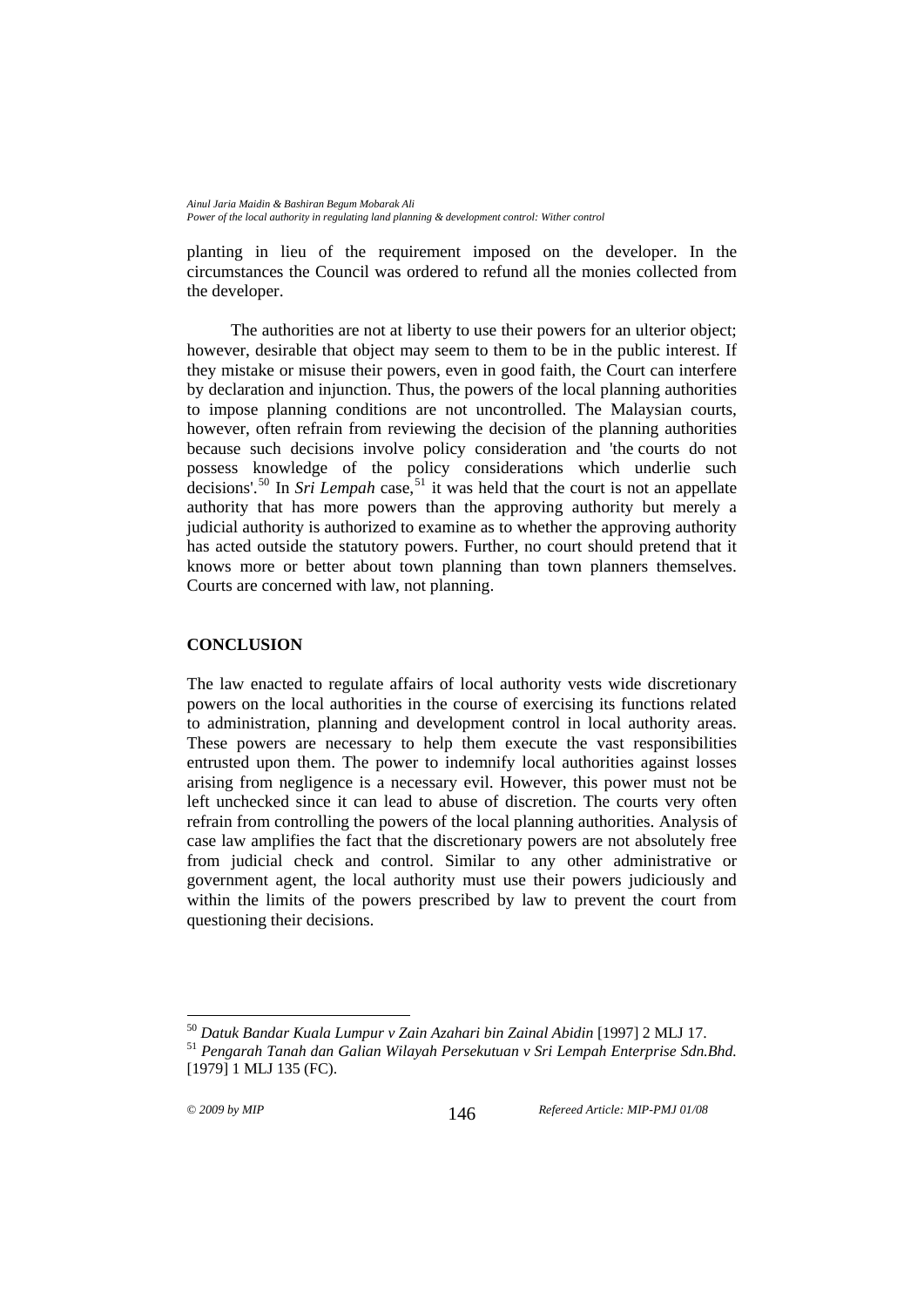### **REFERENCES**

#### *Books/Journals:*

- Taylor W.C., 1949. *Local Government in Malaya,* Alor Setar: Kedah Government Press.
- Watts, R.L., 1966. *New Federations: Experiments in the Commonwealth,* Oxford: Clarendon Press.
- Mohamed Afandi, 1989. *Local Government Restructuring in Peninsular Malaysia: A Review of the Local Authority Function and Capacity, in Planning and Administration*, Volume 16 No. 2, Autumn, IULA: The Hague, p. 125.

#### *Statutes:*

Federal Constitution of Malaysia 1957 Interpretation Acts 1948 and 1967 (Act 388) Government Proceedings Act 1956 s 5 Local Government Act 1976 (Act 171) Planning Control (General) Rules 1990 Street Drainage and Building Act 1974 (Act 133) Town and Country Planning Act 1976 (Act 172) Federal Territory (Planning) Act 1982 (Act 267) Town and Country Planning Ordinance 1950 of Sabah (Sabah Cap.141) Town and Country Planning Ordinance 1952 of Sarawak (Sarawak Cap.87)

\*\*\*

© *2009 by MIP Refereed Article: MIP-PMJ 01/08* 147